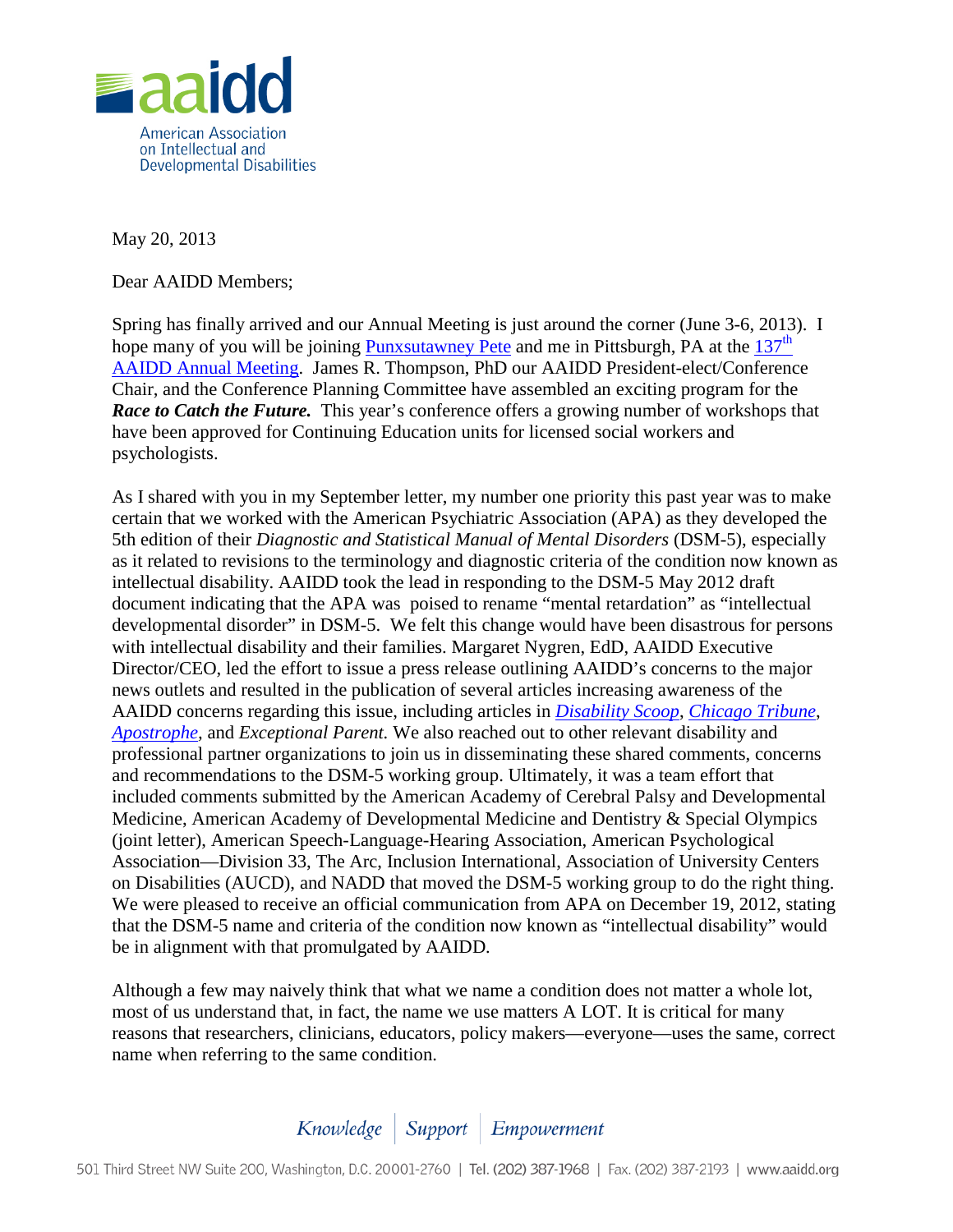The World Health Organization (WHO) is also at present working on revising their classification system. Although the  $11<sup>th</sup>$  edition of the International Classification of Diseases (ICD-11) is not expected to be published until 2015, work is underway. At the behest of the WHO, AAIDD hosted a North American Expert Panel on Intellectual Disability to review and comment on the draft version of the ICD-11 working group's proposed changes to the condition previously known as mental retardation in the ICD-10. This panel, convened on January 7-8, 2013, included the WHO project officer and nine experts affiliated with six major professional/disability organizations (AAIDD, AUCD, The Arc, APA, Division 33 of the American Psychological Association, and Canadian Association for Research and Education in Intellectual Disabilities). An outcome of this meeting was the presentation of formal recommendations from AAIDD to the WHO on the terminology and diagnostic criteria. The [April Special Issue of the journal](http://aaiddjournals.org/toc/mere/51/2)  *[Intellectual and Developmental Disabilities](http://aaiddjournals.org/toc/mere/51/2)* provides an overview of the recommendations. We hope that the ICD-11 will reconsider renaming the condition "intellectual developmental disorders" and will adopt a definition that is congruent with the AAIDD definition of intellectual disability.

We are pleased with having successfully influenced the DSM-5 and contributed to the ICD-11. We thank AAIDD's leadership and we are especially grateful to our partner organizations. AAIDD forged a coalition of disability and professional organizations who joined voices and brought unified concerns regarding the naming, defining, and classifying of intellectual disability to the attention of the leadership of the American Psychiatric Association and the DSM-5 working group. It was a great example of collaboration on a big scale to bring about big change.

I wish to also highlight some of our Association's other exciting accomplishments this past year:

- **A new journal!** *Inclusion* is a new AAIDD peer-reviewed journal that provides a multidisciplinary forum for the presentation and discussion of evidence-based interventions and strategies that promote the full inclusion of persons with intellectual and developmental disabilities. I want to congratulate Michael L. Wehmeyer, PhD and Karrie A. Shogren, PhD for being appointed as the *Inclusion* journal's inaugural editors. The journal is in good hands.
- **A new web platform!** AAIDD secured developers to redesign our website to make it easier for members and others to access to the high quality information and resources AAIDD has to offer. Don't miss the soft launch of our new and exciting website at this year's annual meeting in Pittsburgh, PA.
- **Award Winning Authors!** Congratulations to Michael L. Wehmeyer, PhD and J. David Smith, PhD, authors of *Good Blood, Bad Blood: Science, Nature, and the Myth of the Kallikaks,* for receiving a Bronze Medal in the 2013 Independent Publisher Book Awards. Congratulations also to Lisa M. O'Hearn, MA, Director of the AAIDD Publications Program, for her work on the production of this publication.
- AAIDD designed three attractive promotional postcards, containing the following mission-centric messages: (1) AAIDD is at the intersection of equality, dignity, and

Knowledge | Support | Empowerment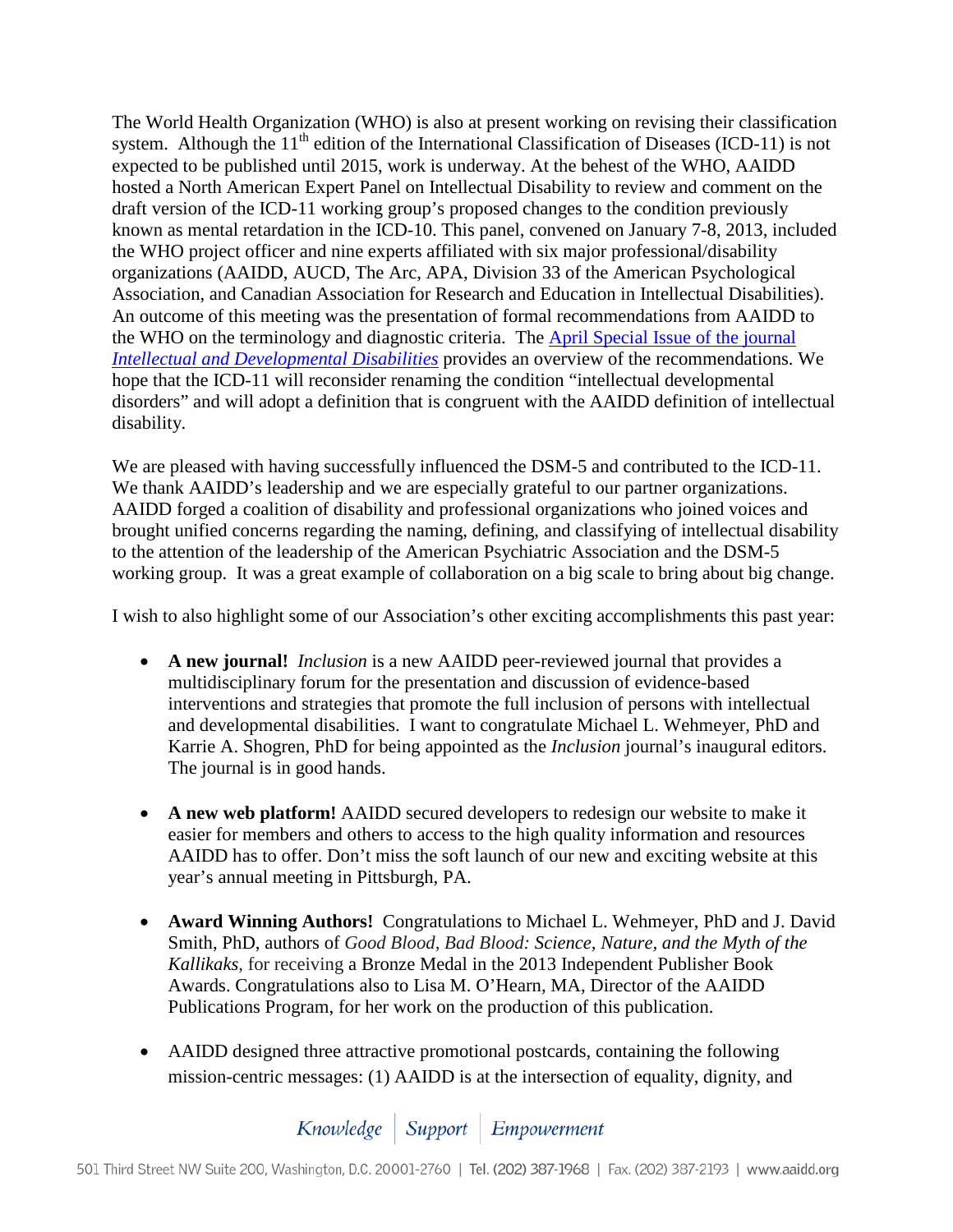human rights; (2) AAIDD is your connection to the latest and best information; and (3) AAIDD is the answer to [any] question in the disability profession. These postcards have been distributed to approximately 30,000 IDD professionals in an effort to promote membership in our Association.

- I hope, like me, you enjoyed our creative and humorous side as illustrated in the videos promoting our annual meeting with the special appearance of Punxsutawney Pete!
- Increased visibility of our Association activities on Twitter, Facebook, and YouTube. If you have not already "liked" us on Facebook - please do so. Also, be sure to follow the conference activities on twitter and tweet using the hashtag **#AAIDD13**.
- Don't forget to join the *Social Media Challenge* to win a Google Nexus 7 Tablet! Another cool and innovative idea from AAIDD to promote our 2013 Annual Meeting.
- AAIDD delegation to Brazil to learn about intellectual and developmental disabilities services and meet and network with Brazilian colleagues!
- A wealth of exceptional online courses developed with our partner Essential Learning/Relias Learning.
- Ongoing engagement with our membership[—check out the member profile videos.](http://www.youtube.com/watch?v=TOJpOPWio9w)
- Ongoing work with many partner organizations to achieve our mission and vision.

I also want to acknowledge and thank my fellow Board members (Sharon C. Gomez, James R. Thompson, Amy S. Hewitt, Patti N. Martin, Peter J. Smith, Denis W. Keyes, Loui Lord Nelson, and Elizabeth Perkins) who have worked diligently this past year to ensure the growth and continued relevance of our Association. It has been a true pleasure serving on the Board of Directors with this great group of colleagues and friends. Of course, none of this would be possible without Margaret Nygren, EdD, Executive Director/CEO, who directs our Association in her usual masterful way. AAIDD has thrived and continued to grow its outreach under Maggie's skillful leadership. AAIDD activities, products, and services could not happen without a dedicated national office staff. We truly have a committed and highly qualified staff that understands the field of intellectual and developmental disabilities and ensures the delivery of our products, activities, and services.

In closing, I want to thank you for choosing to be a member of AAIDD. We are only as strong and influential as our membership! AAIDD is strong because of visionary leaders in the field of intellectual and developmental disabilities like you, who contribute and produce the science, journal articles, books, tests, trainings, and provide services that move our field forward.

## Knowledge | Support | Empowerment